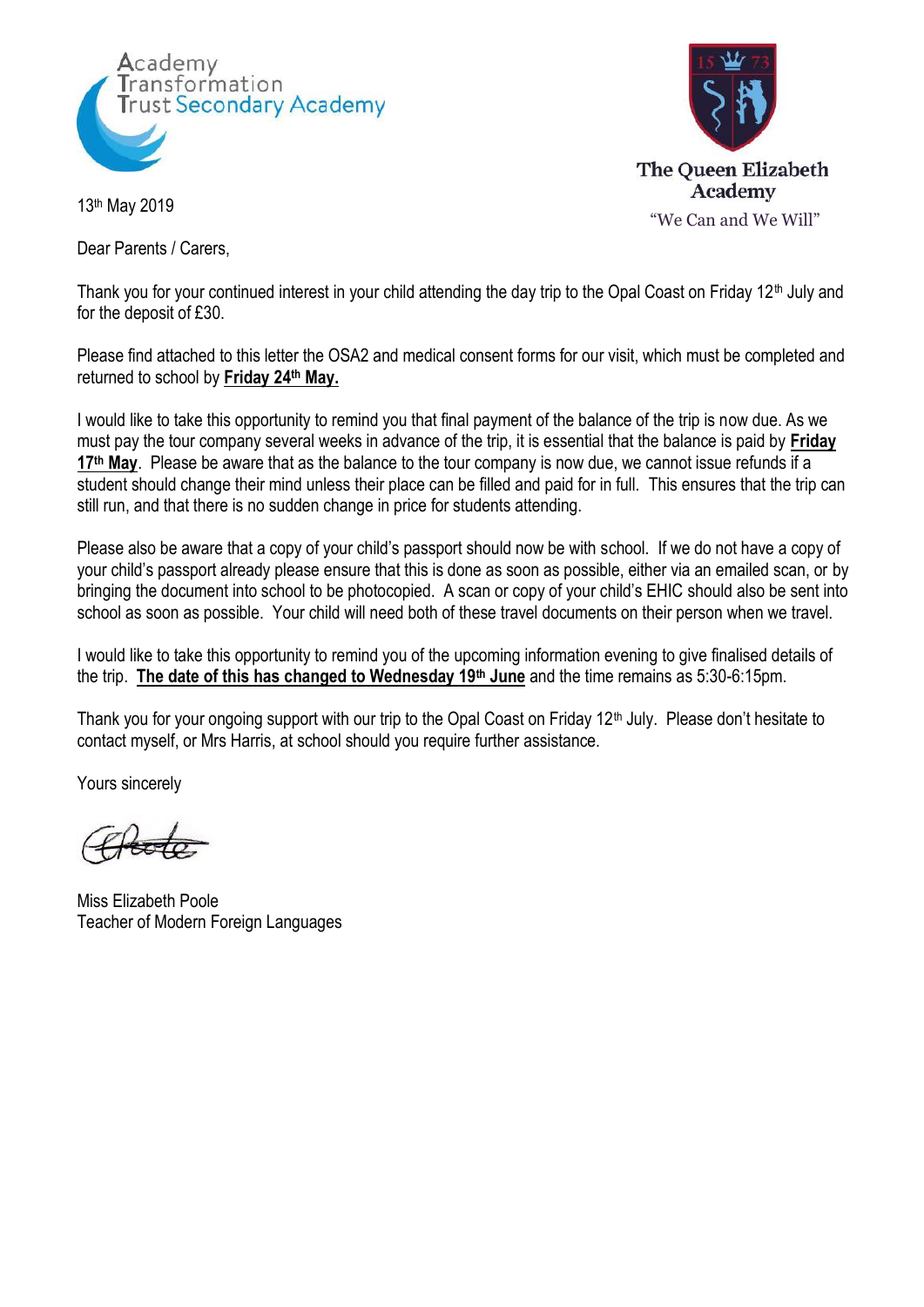



"We Can and We Will"

## **Consent to Visits, Medical Details and Treatment Form (OSA2)**

| Emergency contact telephone numbers (home / mob / work) |  |
|---------------------------------------------------------|--|
|                                                         |  |
|                                                         |  |
|                                                         |  |
|                                                         |  |
| Known Medical Conditions / Medications:                 |  |
|                                                         |  |
|                                                         |  |
| Known allergies:                                        |  |
|                                                         |  |
|                                                         |  |

This data is collected for and to meet our legal obligations, safeguarding duties and education provision.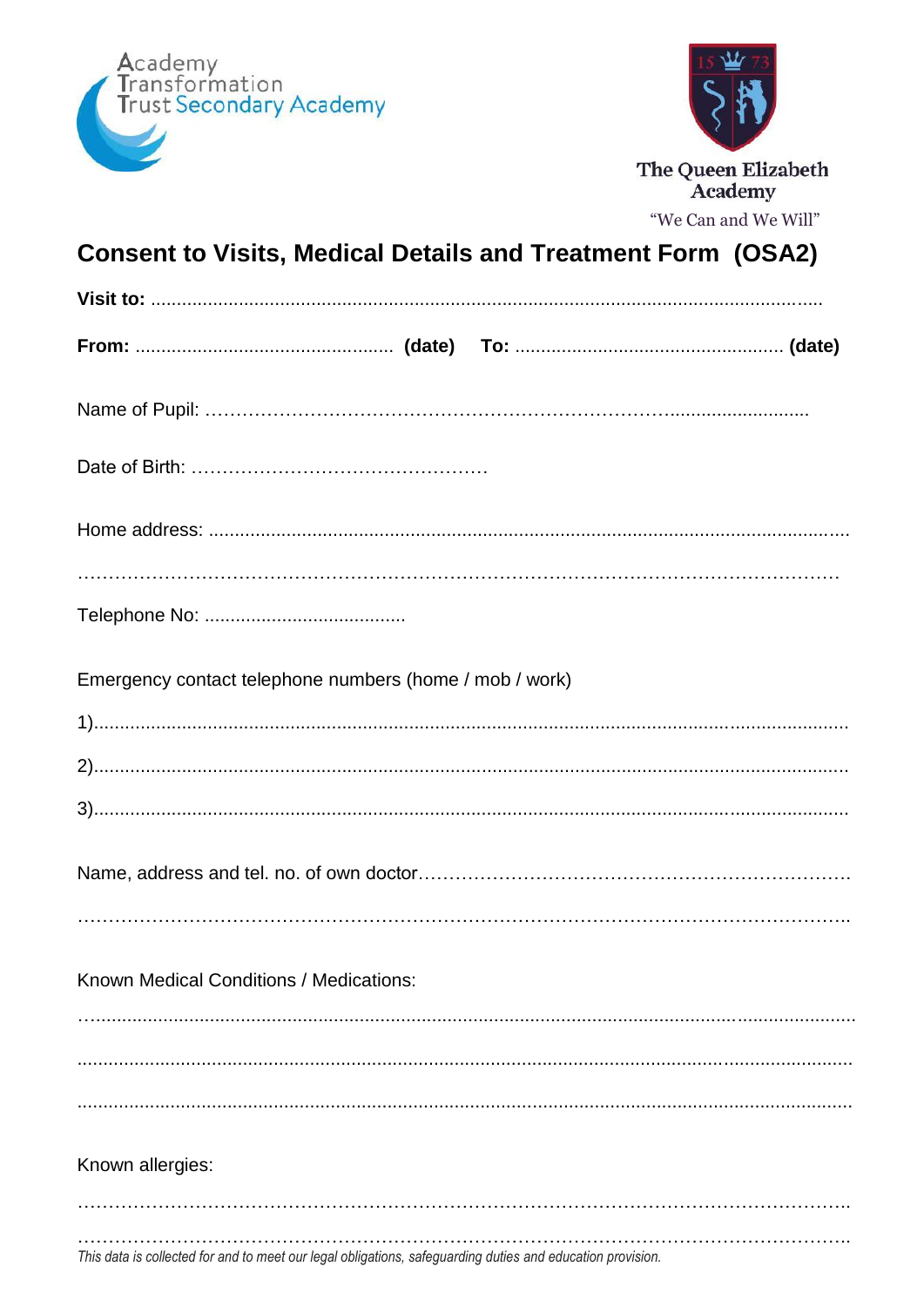



Are they having any medical treatment at present? If so, please give written details of treatment and medicines, etc. (These MUST be handed to the Visit Leader)

......................................................................................................................................................

Are there any reasons that you know of that stops them from participating fully in the planned activities?

......................................................................................................................................................

Are there any activities in which they should not participate?

...................................................................................................................................................... …………………………………………………………………………………………………………….

Please indicate any special food dietary / requirements (if applicable):

...................................................................................................................................................... ......................................................................................................................................................

Other relevant Information:

I wish my child to take part in the educational visit / offsite activity and having read the information provided; agree to them taking part in any or all of the activities described.

I agree to my child receiving any emergency or other medical treatment as deemed urgent, necessary and / or in the best interest of my child by the medical authorities present. This includes dental, medical or surgical treatment, the use of anaesthetic's or blood transfusion.

I also agree to the release of relevant and necessary medical information to academy staff by the GP **if** circumstances are deemed necessary and appropriate.

**Please note: All educational visits and offsite activities carry some amount of risk.**

*This data is collected for and to meet our legal obligations, safeguarding duties and education provision.*